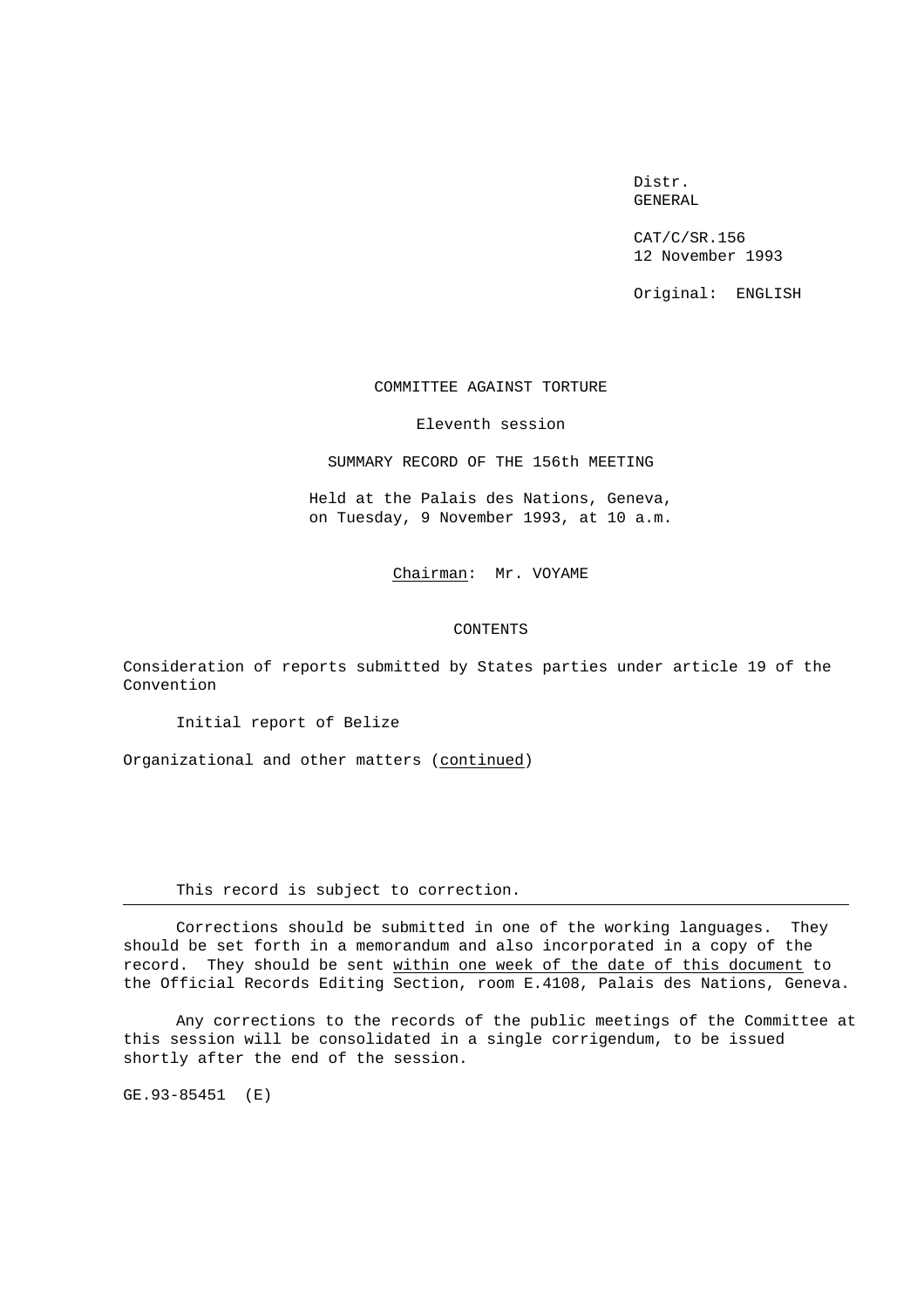### The meeting was called to order at 10.15 a.m.

CONSIDERATION OF REPORTS SUBMITTED BY STATES PARTIES UNDER ARTICLE 19 OF THE CONVENTION (agenda item 4)

## Initial report of Belize (CAT/C/5/Add.25)

# 1. At the invitation of the Chairman, Mr. Tamer and Ms. Tamer (Belize) took seats at the Committee table.

2. The CHAIRMAN, speaking in his capacity as Country Rapporteur, said that the initial report of Belize (CAT/C/5/Add.25) was extremely brief and contained none of the background information needed to facilitate not only the work of the Committee against Torture but also that of other human rights committees. On the basis of such a succinct report, the Committee could not ask pertinent questions. A more detailed and revised initial report, following the guidelines regarding the form and content of initial reports (CAT/C/4/Rev.2), should be submitted for consideration at the Committee's twelfth session. As such a small country, Belize would find it difficult to send human rights, legal and other experts to accompany the delegation which would come before the Committee to introduce the report, but it should make every effort to do so, as their presence and expertise greatly assisted the Committee in its work.

3. The Advisory Services and Technical Assistance and Information Branch of the Centre for Human Rights would be available to help the Government of Belize, if necessary, to compile its report. In the meantime, however, the Committee could depart form its usual procedure and ask questions of the representatives of Belize, who could transmit them to the Government so that the replies could be included in the revised initial report.

4. Mr. TAMER (Belize) said that he welcomed the opportunity to take note of the Committee's questions. Belize was a very small country with about 190,000 inhabitants and it was an example of stability in Central America. It made every effort to ensure that all institutions in the country respected human rights and gave effect to the provisions of international human rights law. The Government was not aware of any cases of human rights violations, but, if the Committee was in possession of information to the contrary, the necessary action would be taken.

5. Mr. BURNS (Alternate Country Rapporteur) said he regretted that the initial report of Belize was so brief. The revised report should include information on standard prison regulations, on whether capital punishment existed in Belize and, if so, how it was carried out and on the offences for which it was applicable. The present report also contained no information on how victims of torture could claim redress and whether a statutory scheme existed for compensation, as opposed to compensation through judicial action. The Government should indicate how judges were appointed, describe the structure of the police service and the military, assuming that they were separate, and provide information on courts martial. Details of the education and training provided for the police, prison officers, the military and medical practitioners would be welcome. He was pleased to note that, when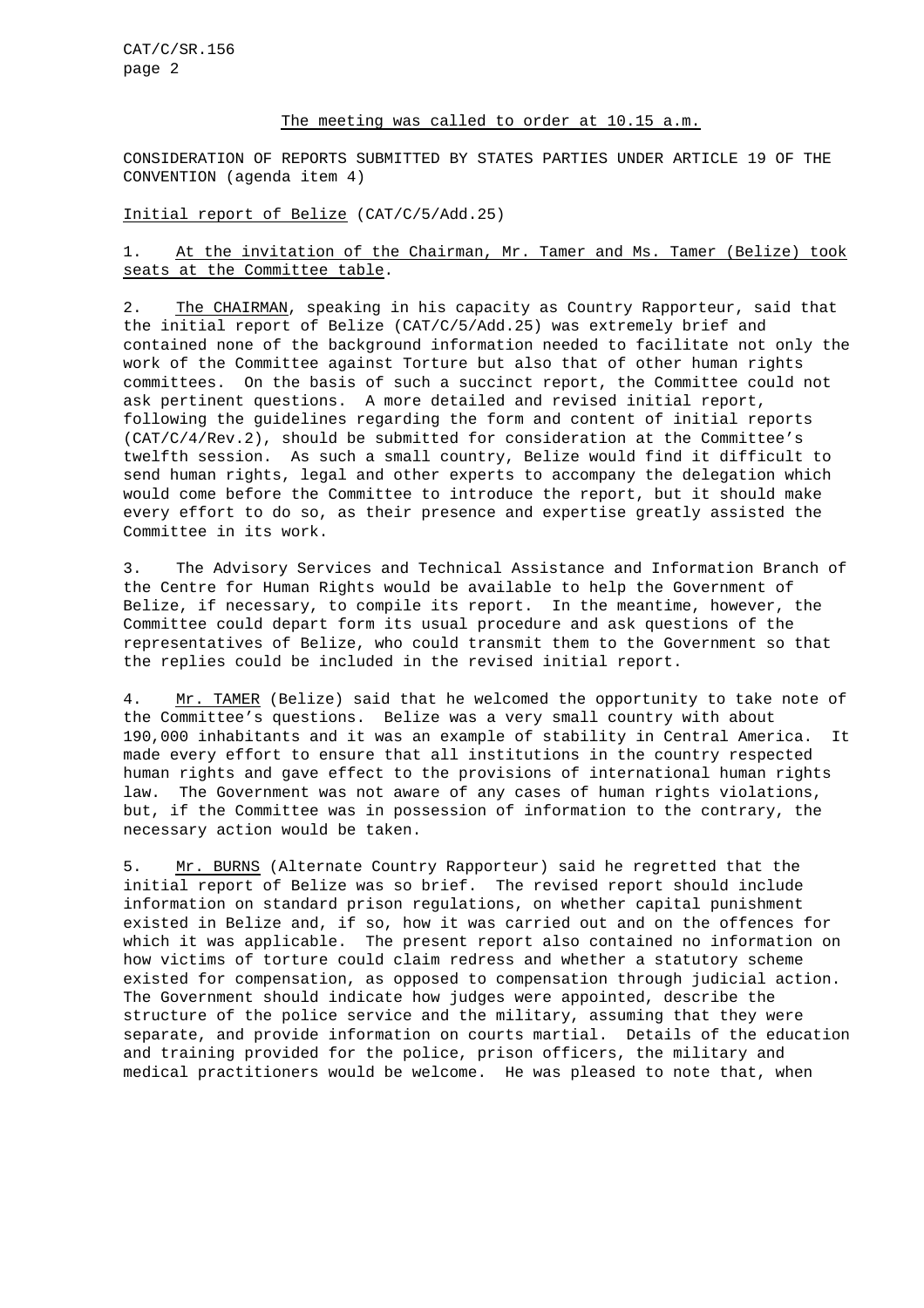Belize had acceded to the Convention, it had not entered a reservation to article 20. However, it seemed that Belize had not made any declaration under articles 21 and 22 of the Convention. The Government should tell the Committee whether it intended to do so.

6. Mr. BEN AMMAR, referring to paragraph 4 of the report, said he was glad that the prosecution in Belize was obliged to prove to the satisfaction of the judge that confessional statements had not been obtained "by any promise of favour or advantage or by use of fear, threat or pressure by or on behalf of a person in authority". However, he wished to know why only the main provisions of the Convention had been incorporated into domestic law, when Belize, as a State party to the Convention, was bound to respect all of its provisions. Paragraph 6 of the report stated that "Where any act of torture amounts to an offence, criminal proceedings may be instituted". Did that mean that some acts of torture were not regarded as an offence? If that was the case, Belize would be contravening article 4 of the Convention, which specified that "all acts of torture" should be treated as offences under criminal law. The revised initial report should include detailed information on the Human Rights Commission of Belize, which was mentioned in paragraph 7 of the report.

7. With regard to an allegation which had been made by Amnesty International, he requested information on Mr. Luis Arturo Aribalo, a Guatemalan national who had allegedly been arrested in Belize in October 1990, tortured and then extradited to Guatemala. Paragraph 10 of the report stated that there were no preventive detention laws, but he would like further details on that point, as well as on the concept of extreme provocation referred to in Belize's Penal Code. The relationship between Belize's jurisdiction and that of the Privy Council of the United Kingdom should also be explained.

8. Mr. SORENSEN requested clarification on the statement in paragraph 8 of the report that "It is not the practice in Belize to extradite any person who there is reason to believe may be subjected to torture in the requesting State". That was particularly relevant in view of Belize's geographical location in Central America, a part of the world not renowned for wholesale respect for human rights. The revised report should give details on the number of persons who had fled to Belize to escape torture in neighbouring countries and on how the provisions of article 3 of the Convention were being implemented.

9. Mr. MIKHAILOV said that the Committee should follow its normal procedure and refrain from asking further questions until a detailed report, taking full account of the guidelines regarding their form and contents, had been made available.

10. After a procedural discussion in which Mr. MIKHAILOV, Mr. BEN AMMAR, Mr. EL IBRASHI, Mr. DIPANDA MOUELLE and Mr. KHITRIN took part, the CHAIRMAN said that further consideration of the initial report of Belize (CAT/C/5/Add.25) would be postponed until the Committee's next session, when the revised initial report would be available. However, as the second periodic report of Belize was also overdue, the two reports should be submitted as a single document by 10 March 1994.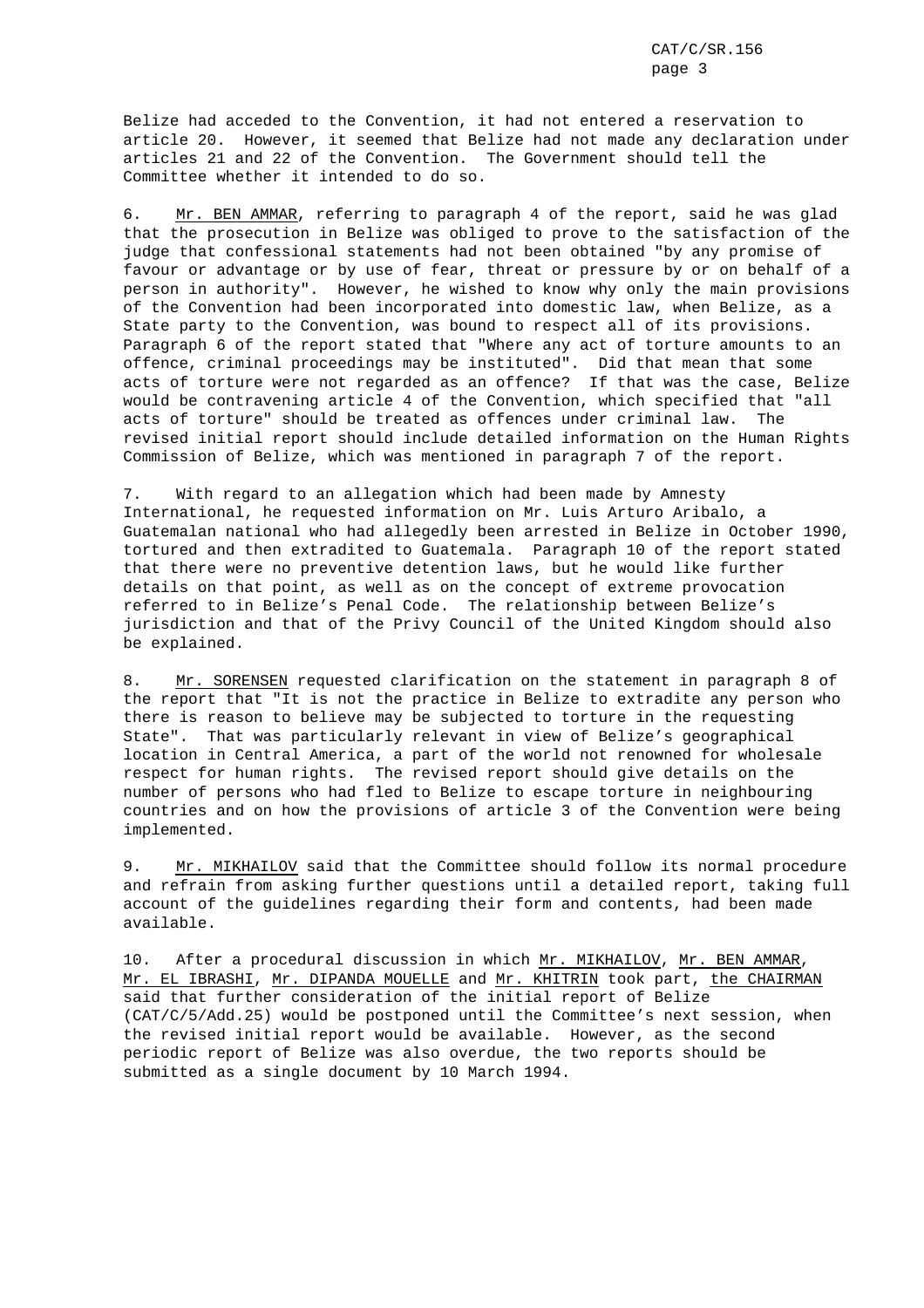11. Mr. TAMER (Belize) said that his Government would make every effort to submit a detailed report as soon as possible.

### 12. Mr. Tamer and Ms. Tamer (Belize) withdrew.

# The meeting was suspended at 10.55 a.m. and resumed at 11.20 a.m.

ORGANIZATIONAL AND OTHER MATTERS (agenda item 2) (continued)

### Postponement of consideration of the initial report of Peru (CAT/C/7/Add.15)

13. The CHAIRMAN said that, on the previous day, the Ambassador of Peru had requested him to ask the Committee not to consider Peru's report immediately; since Peru had adopted a new Constitution with major amendments, the report was out of date. The Ambassador had also stressed that the recent bombing of the Information Centre of the Ministry of Foreign Affairs had made it very difficult for him to obtain answers from his Government to many of the Committee's questions.

14. The Committee had therefore decided to postpone consideration of the report of Peru, to ask that country to submit a new report in three months' time containing detailed information on acts of torture in Peru and the measures taken by the Government of Peru to prevent such acts and to invite it to send a delegation with experts capable of answering technical questions on the subject. He had communicated those decisions to the Ambassador of Peru, who had replied that he would take the necessary steps to ensure that his Government complied with the Committee's requests.

15. Mr. MIKHAILOV said that the Committee should set a date of no later than 15 February for the submission of the report.

16. The CHAIRMAN said that the Committee would confirm in writing the contents of his conversation with the Ambassador of Peru and a specific date would be set at that time.

17. Mr. LORENZO said that he had just spoken with Mr. Gil Lavedra by telephone. Mr. Gil Lavedra was in a difficult position, given the complex political situation in his country. The Argentine President was seeking re-election, which the opposition party wanted to prevent, and the President had threatened to hold a plebiscite. Mr. Gil Lavedra was a well-known member of the largest opposition party and he was representing it in talks with the Government party. Mr. Gil Lavedra had said that he hoped to be present in the Committee for the entire second week of the session, but he was not yet sure that he would be able to because the talks between the Government and the opposition might well continue into that week; he would telephone again as soon as he knew.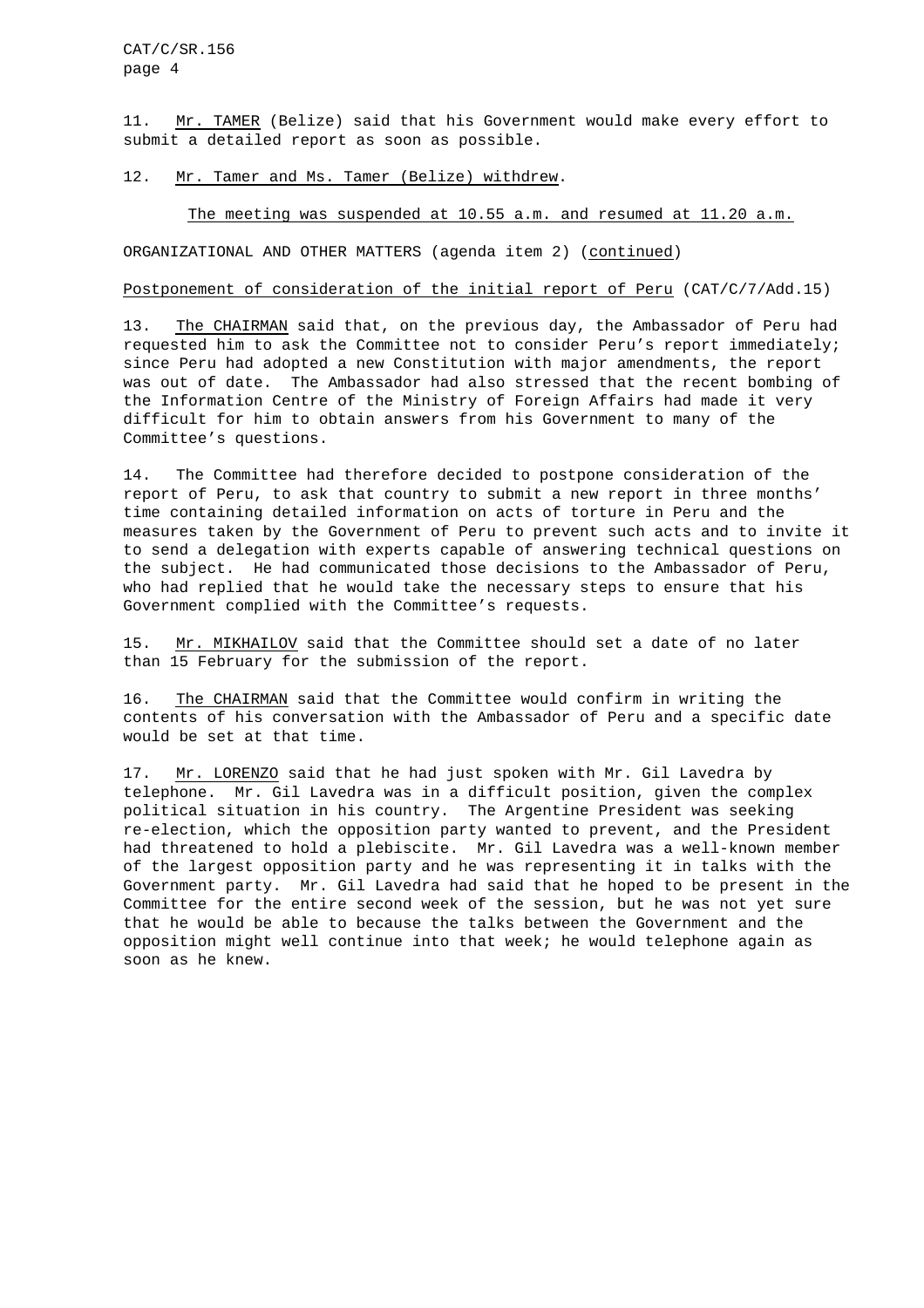Progress made by the inter-sessional open-ended working group on the question of a draft optional protocol to the Convention against Torture and Other Cruel, Inhuman or Degrading Treatment or Punishment (E/CN.4/1993/WG.11/WP.2)

18. Mr. SORENSEN summarized past efforts to produce a draft optional protocol and reported on the progress made by the Open-Ended Working Group at its meeting in Geneva from 25 October to 5 November 1993. The meeting had been attended by representatives of the member States of the Commission on Human Rights and also by non-member States and observers had been sent by a number of non-governmental organizations, including Amnesty International, the International Commission of Jurists, the International Committee of the Red Cross, the Association for the Prevention of Torture and the Rehabilitation and Research Centre for Torture Victims. Four experts had also attended: Mr. Nigel Rodley, Special Rapporteur on the Question of Torture of the Commission on Human Rights; Dr. Pedro Nikken, Independent Expert of the Commission on Human Rights on El Salvador; Mr. Lovi Kellberg, Representative of the European Committee for the Prevention of Torture; and himself, on behalf of the Committee against Torture. The Working Group had completed its work on the first seven articles of the draft optional protocol and had begun its consideration of three others.

19. Focusing on the most important of those seven articles, he said that the agreed text of article 1 read: "A State Party to the present Protocol shall permit visits in accordance with this Protocol to any place in any territory under its jurisdiction where persons deprived of their liberty by a public authority or at its instigation or with its consent or acquiescence are held or may be held [provided that full respect is assured for the principles of non-intervention and the sovereignty of States]". The insertion of the phrase in square brackets had given rise to considerable controversy.

20. Another vital provision, article 4, covered the composition of the Sub-Committee on the Prevention of Torture and Other Cruel, Inhuman or Degrading Treatment or Punishment. Paragraph 2 of that article stressed that the Sub-Committee must consist of experts. Unanimous agreement had been reached on its wording, which read: "The members of the Sub-Committee shall be chosen from among persons of high moral character, having proven professional experience in the field of the administration of justice, in particular in criminal law, prison or police administration or in the various medical fields relevant to the treatment of persons deprived of their liberty or in the field of human rights". The Sub-Committee thus had the competence it needed to carry out its work.

21. Article 4, paragraph 4, was also very significant and its wording had been agreed on by consensus following lengthy discussions: "The members of the Sub-Committee shall serve in their individual capacity, shall be independent and impartial and shall be available to serve the Sub-Committee effectively". That provision was a great achievement.

22. Article 5 related to the election of the members of the Sub-Committee. After lengthy discussions, it had been decided that the members of the Sub-Committee should not be elected by the States Parties alone, since such an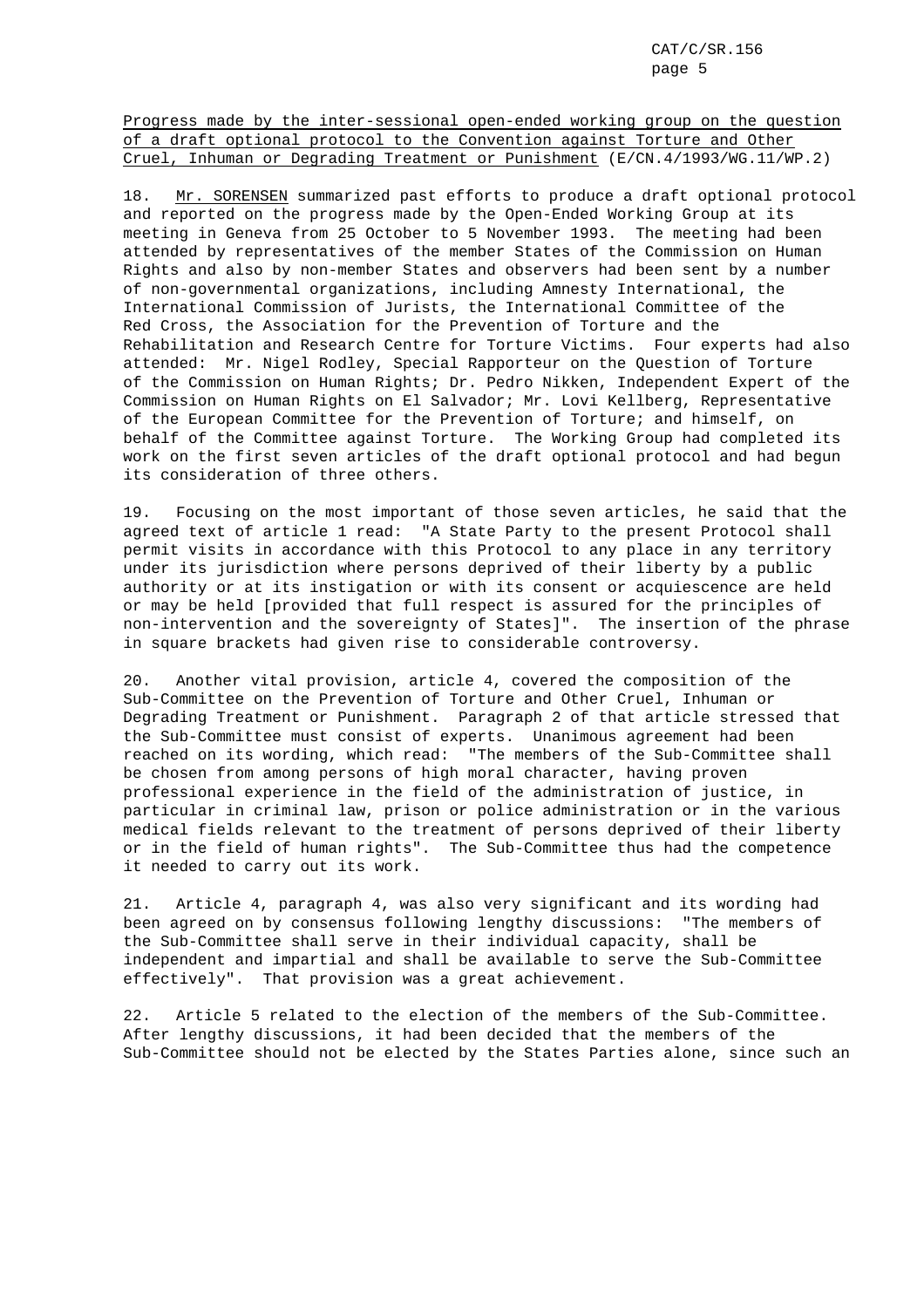arrangement might not ensure an adequate mix of specialists, and most delegations had taken the view that the Committee itself should carry out a screening process. Agreement had been reached on the following wording of paragraph 1:

"The members of the Sub-Committee shall be elected in the following manner:

(a) Each State Party may nominate up to three persons possessing the qualifications and meeting the requirements set out in article 4 [one of whom may be a national of a State Party other than the nominating State Party].

[(b) From the nominations received, the Committee against Torture shall prepare a list of recommended candidates, taking due account of article 4 of the present protocol. This list shall consist of not less than twice the number of members of the Sub-Committee to be elected and not more than two and a half times the number of members to be elected.]

(c) The members of the Sub-Committee shall be elected by [the States parties] [the Committee against Torture] by secret ballot [from the list of recommended candidates prepared by the Committee against Torture]."

23. Paragraph 4 had also been discussed at length and agreement had been reached on the following wording:

"In the election of the members of the Sub-Committee eligible for election in accordance with article 4, consideration shall be given to equitable geographic distribution of membership, to a proper balance among the various fields of competence referred to in article 4, paragraph 2, and to the representation of different forms of civilization and of the principal legal systems.

Consideration shall also be given to a balanced representation of women and men on the basis of the principle of equality and non-discrimination."

24. No final decision had yet been taken on the wording of articles 9 and 14. Article 9 related to the sensitive issue of the relationship between the new Sub-Committee and existing regional sub-committees. Article 14 concerned the relationship between the Sub-Committee and the Committee against Torture and was thus of paramount importance to the Committee. During preliminary discussions, a wide range of proposals had been put forward. In the view of some members of the Working Group, the Committee should do no more than elect the members of the Sub-Committee, which would then have a free hand to conduct its deliberations in private. Others believed that the Committee could itself take on the task of arranging visits without any need for a new Sub-Committee; that view had, however, not prevailed because of the heavy workload and costs involved in organizing visits.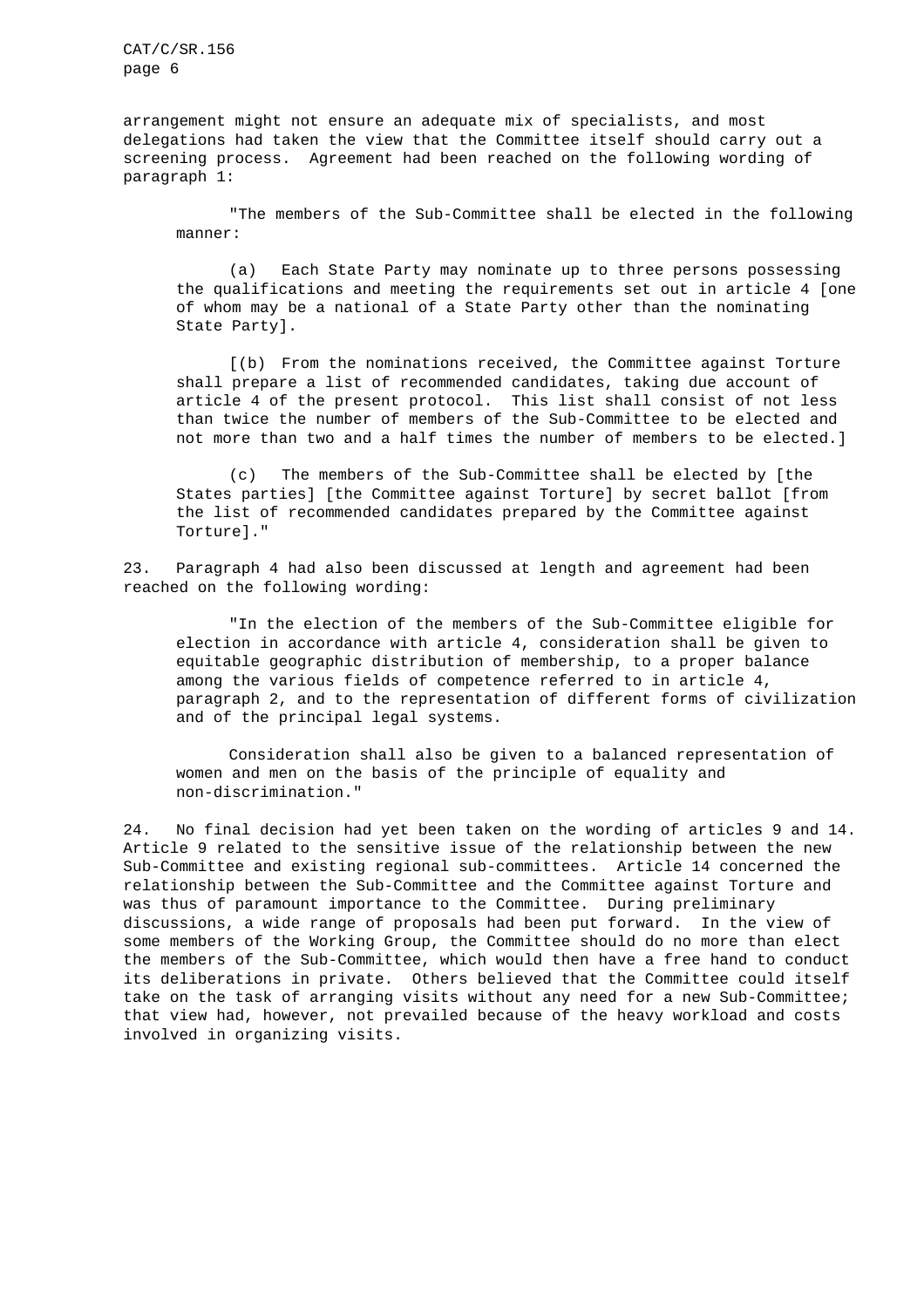25. The draft optional protocol would shortly be submitted to the Commission on Human Rights with a proposal that another open-ended working group should meet at the same time in 1994. The Working Group would continue its reading of the articles not yet discussed and reconsider those already discussed in the light of the Commission's observations.

26. As to the remuneration of the members of the Sub-Committee, he strongly believed that it would enhance their availability, impartiality and independence, although the issue had not been discussed by the Working Group.

27. Referring to the potential conflict in article 1 between the duty of a State Party to allow visits and the principles of sovereignty and non-intervention, he said that, in his view, it was impossible to allow such visits while still insisting that the principles of non-intervention and State sovereignty should be absolutely sacrosanct and that the words to that effect in square brackets at the end of paragraph 1 should be deleted. That was crucial to the very spirit of the draft optional protocol. While some countries objected to the idea of unrestricted visits by members of the Sub-Committee, the Working Group had agreed that ratification by a country of the optional protocol should be taken to imply consent. The principle of non-intervention, if interpreted too literally, would make it impossible for the Sub-Committee to go about its work.

28. The CHAIRMAN thanked Mr. Sorensen for his presentation and said that his valuable experience was greatly appreciated in the Committee and in the European Committee for the Prevention of Torture. He proposed that further discussion of the draft optional protocol should be deferred until the Committee's next session, by which time the documents of the Working Group would have been distributed.

## 29. It was so decided.

### Consideration of the Committee's methods of work (CAT/C/X/Misc.3)

30. The CHAIRMAN invited the members of the Committee to consider possible improvements to the Committee's methods of work and drew attention to the document CAT/C/X/Misc.3, which described the working methods of other international treaty bodies. In view of forthcoming changes in the Committee's membership, he thought it wise to leave any final decisions concerning the Committee's methods of work based on that document to the new members. However, a decision had to be taken now on whether the Committee's annual report to the General Assembly should be shortened. In the report in its present form, essential points were often lost in a mass of detail and much of the information was duplicated in the summary records; reducing the report's length and focusing on decisions would enhance its readability, save the Secretariat time and effort and make distribution easier.

31. Mr. BURNS said he agreed with the idea that the reports of States parties should be shortened, but pointed out that the Committee's report was read, inter alia, by non-governmental organizations and academics and its conclusions and much of the other information provided needed to be given in full.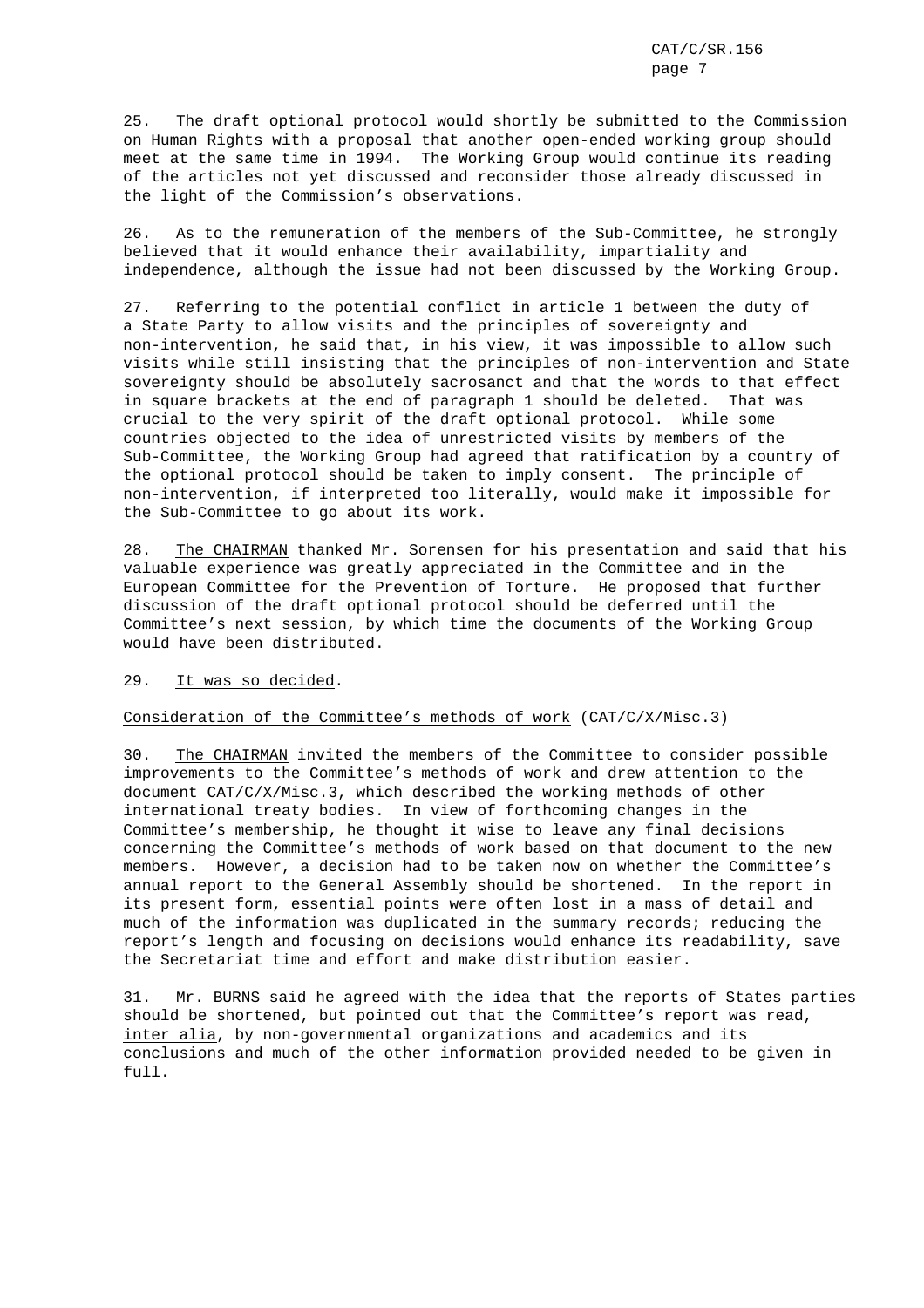32. Mrs. KLEIN-BIDMON (Representative of the Secretary-General) said that all the other treaty monitoring bodies had decided to prepare longer, more structured concluding observations or comments on each State party report examined. The comments contained a short introduction, with details of the positive aspects found in examining the report, a section on factors affecting implementation of the instrument in question, one or more paragraphs on particular matters of concern and a final section containing suggestions and recommendations.

33. There were several reasons for the adoption of that approach. One was to give delegations leaving Geneva after a dialogue with a committee suggestions for their authorities that could be followed up immediately. It was also considered useful for the committees to have a written reminder of their recommendations so that they might compare them, when examining the next report of the State party concerned, with what had been done to implement them.

34. Some committees considered that the summary usually included in the reports giving a more extensive description of the dialogue with the State party was no longer necessary, provided that summary records were prepared. The Committee on the Rights of the Child and the Committee on Economic, Social and Cultural Rights had thus decided to do away with the summary and include only the concluding observations on each reporting State party in their reports.

35. It was true that, at the latest session of the Human Rights Committee, there had been no summary records. Because of the severe financial crisis facing the United Nations, there had been no funds available to recruit précis-writers and that problem was also likely to arise for the forthcoming session of the Committee on Economic, Social and Cultural Rights. The Committee against Torture had not been affected, since its précis-writers were paid from the contributions of individual Member States and not from the regular budget of the United Nations. The Human Rights Committee was concerned about the lack of summary records, which it considered important for its own jurisprudence and for the follow-up by States parties, and had appealed to the Secretary-General to have the summary records prepared later on from tape recordings, but had as yet received no reply. She stressed that the non-provision of summary records was an emergency measure and that the intention was not to do away with them for good.

36. The question of making annual reports more readable had also been considered at the meeting of chairpersons of the human rights treaty bodies, but no concrete recommendations were available as yet.

37. Mr. BURNS said that, as he understood it, the Chairman's proposal was to do away with the narrative part at the beginning of the report and include a reference to the summary records in the first paragraph. If that proposal was adopted, the conclusions would have to be filled out. At present, the Committee's conclusions on each report differed widely and ranged from three sentences to one and a half pages. A standard form of conclusion should therefore be adopted for the report of each State party.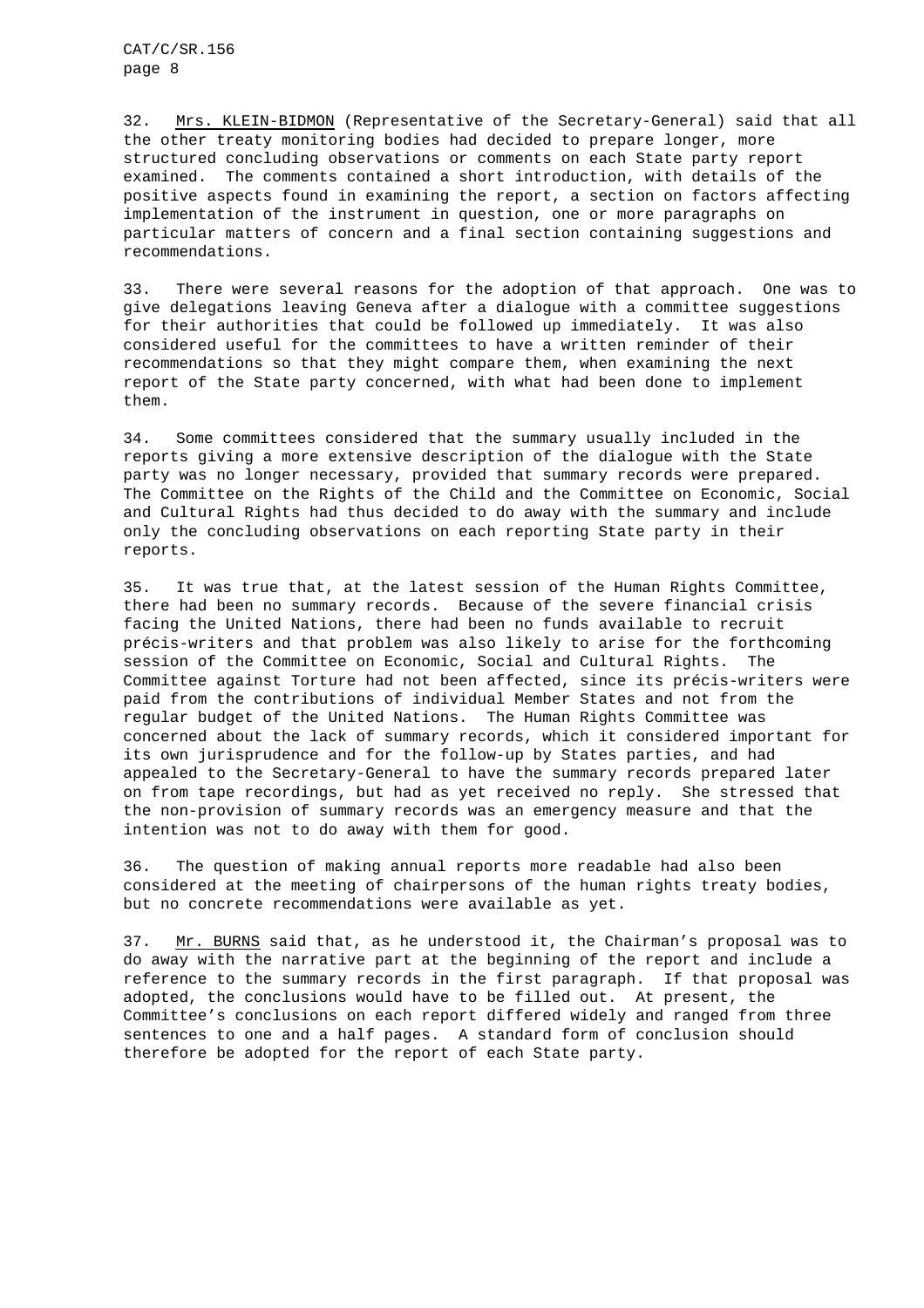38. Mr. MIKHAILOV said that he agreed with Mr. Burns, since it would be too difficult to summarize the discussion on each report.

39. Mr. SORENSEN said that, while he endorsed the proposed new system, he thought that the Committee should change its rules and, instead of agreeing on its conclusions in a closed meeting, should give the Country Rapporteur time to submit recommendations at the end of the session. That would make for more equal treatment of each report.

40. The CHAIRMAN said it seemed to be generally agreed that the Committee's report should be shorter and several members had endorsed Mr. Burns' suggestion that the conclusions should be more structured. He did not think that the Committee could take an immediate decision on changing the form of its conclusions because that would be a matter for the new membership. However, it might be able to take an immediate decision to shorten its report.

41. Mr. EL IBRASHI said that he advocated that course.

42. Mr. SORENSEN asked whether the Secretariat could provide an example of the new approach in reports drafted by other committees. Moreover, the new members should be informed of the Committee's decision so that reports could be drafted according to the new format as from the next session.

43. Mrs. KLEIN-BIDMON (Representative of the Secretary-General) said that the Secretariat could indeed provide examples of the concluding observations and comments adopted by the Human Rights Committee, the Committee on the Elimination of Racial Discrimination and the Committee on the Rights of the Child.

44. As to the procedure adopted, the Secretariat would assist the Country Rapporteurs and Alternate Country Rapporteurs to make the structure of future reports more uniform. As late as possible in the session, there should be a closed meeting to discuss the concluding observations. The Human Rights Committee and the Committee on the Rights of the Child handed the concluding observations to the representatives of the reporting States parties in the original language or informed them that the conclusions were available and would be made public. The conclusions of the Committee on Economic, Social and Cultural Rights went first to the State party and were issued in a press release a few days later. The Committee on the Elimination of Racial Discrimination did not issue the conclusions before they were published in the annual report, but sent them to the States parties immediately. All the other committees made their conclusions widely available to the general public.

45. Mr. EL IBRASHI said that the only problem that might arise was that some delegations attended the Committee's session for one or two days only and would like to have the Committee's response while they were still in Geneva. Under the proposed new system, they would have to wait until the end of the Committee's session or leave without its conclusions.

46. The CHAIRMAN said that that was a matter to be discussed by the new membership of the Committee.